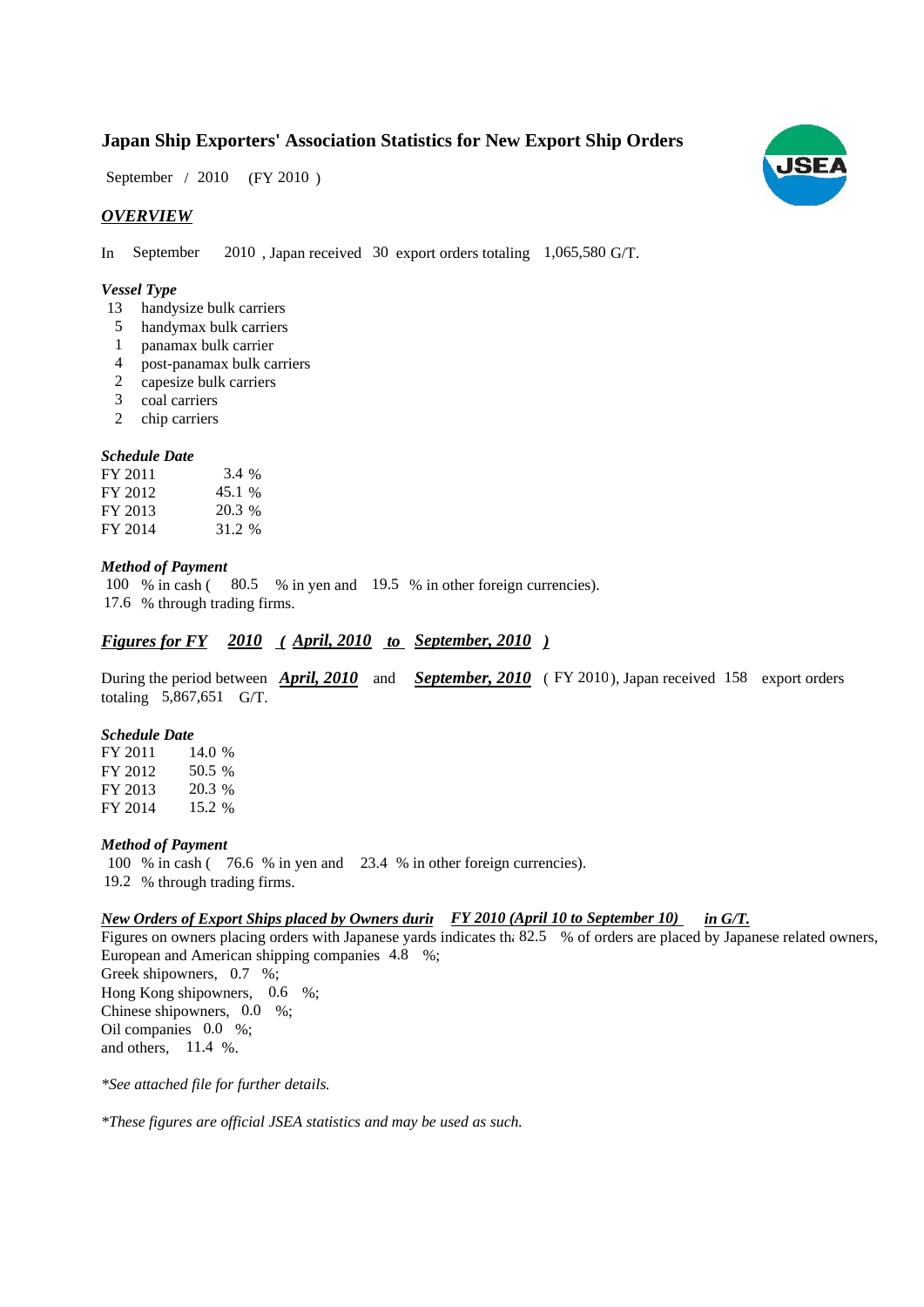## New Export Orders Placed in September 2010 (FY 2010) Based on Fiscal Year

| Description           |     | Apr 09 to Mar 10 |     | Apr to May 2010 |                 | June $2010$ |                 | <b>July 2010</b> |                | August 2010 |                 | September 2010 |     | Apr 10 to Sept 10 |      | Jan 10 to Sept 10 |  |
|-----------------------|-----|------------------|-----|-----------------|-----------------|-------------|-----------------|------------------|----------------|-------------|-----------------|----------------|-----|-------------------|------|-------------------|--|
|                       | No. | G/T              | No. | G/T             | No.             | G/T         | No.             | G/T              | N <sub>o</sub> | G/T         | No.             | G/T            | No. | G/T               | No.  | G/T               |  |
| <b>General Cargos</b> |     | 587,900          |     | 131,500         |                 | 92,000      |                 | 87,800           |                |             |                 |                |     | 311.300L          |      | 365,500           |  |
| <b>Bulk Carriers</b>  | 92  | 3,799,191        | 34  | 1,476,831       | 30              | 1,337,910   | 25 <sub>1</sub> | .069,350         | 29             | 1,031,060   | <b>30</b>       | 1,065,580      | 148 | 5,980,731         | 1771 | 7,371,822         |  |
| Tankers               |     | 1,939,500        |     | 160,300         |                 | 160,300     |                 |                  |                | 320,600     |                 |                |     | 641,200           |      | 979,500           |  |
| Combined Carriers     |     |                  |     |                 |                 |             |                 |                  |                |             |                 |                |     |                   |      |                   |  |
| Others                |     | 14,000           |     |                 |                 |             |                 |                  |                |             |                 |                |     |                   |      |                   |  |
| Total                 | 119 | 6.340.591        | 37  | .768,631        | 33 <sup>1</sup> | 1.590.210   | 27              | 1,157,150        | 31             | 1,351,660   | 30 <sup>1</sup> | 1,065,580      | 158 | 6,933,231         | 192  | 8,716,822         |  |
| FY 2009 / FY 2008 (%) |     | $*43.5$          |     | 320.4           |                 | 249.6       |                 | 121.7            |                | 211.3       |                 | 196.1          |     | 208.6             |      | ** $194.7$        |  |
| In CGT                |     | 2,683,048        |     | 758,738         |                 | 673,244     |                 | 530,793          |                | 581,672     |                 | 502,793        |     | 3,047,240         |      | 3,776,109         |  |

*Figures for shipbuilding orders of 500 G/T and over for export as steel vessels placed with JSEA members are covered.*

\*FY 2009/FY2008

\*\*Calendar Year 2010

JSEA (October 2010)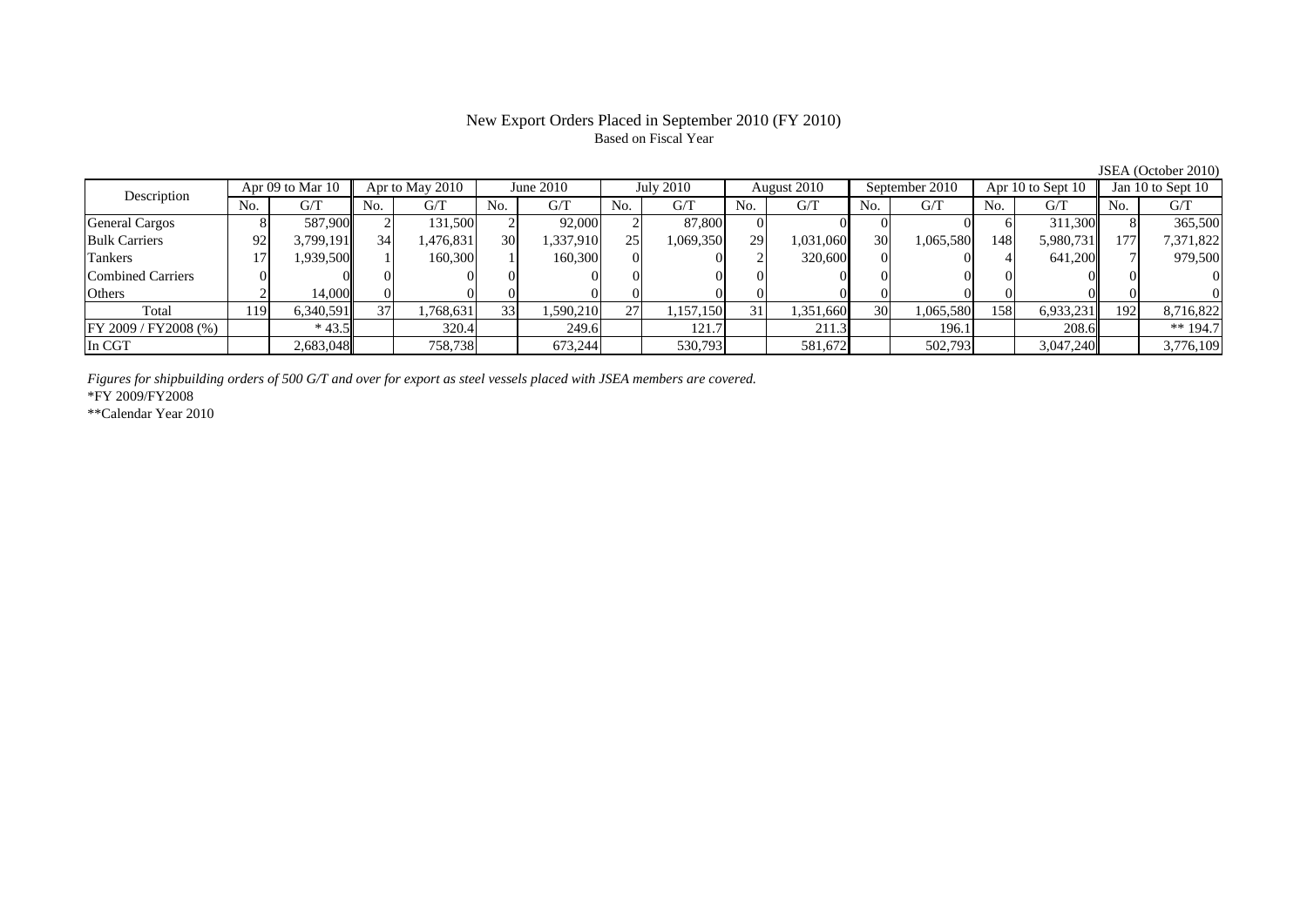## Export Ships Delivered in September 2010 (FY 2010) Based on Fiscal Year

|                          |                  |            |                  |           |             |           |           |          |             |         |                |           |                   |           |                   | JSEA (October 2010) |
|--------------------------|------------------|------------|------------------|-----------|-------------|-----------|-----------|----------|-------------|---------|----------------|-----------|-------------------|-----------|-------------------|---------------------|
| Description              | Apr 09 to Mar 10 |            | Apr 10 to May 10 |           | June $2010$ |           | July 2010 |          | August 2010 |         | September 2010 |           | Apr 10 to Sept 10 |           | Jan 10 to Sept 10 |                     |
|                          | No.              | G/T        | No.              | G/T       | No.         | G/T       | No.       | G/T      | No.         | G/T     | No.            | G/T       | No.               | G/T       | No.               | G/T                 |
| <b>General Cargos</b>    | 19 <sup>1</sup>  | 815,567    |                  | 323,984   |             | 318,103   |           | 93,431   |             | 78,316  |                | 264,144   | 18                | 1,077,978 |                   | 1,330,574           |
| <b>Bulk Carriers</b>     | 240              | 10,782,942 | 34               | 1,580,716 | 21          | .069,206  | 18        | 912,205  | 15          | 518,328 | 21             | 748,736   | 109               | 4,829,191 | 189               | 8,389,750           |
| Tankers                  | 90               | 4,974,340  | 15 <sub>1</sub>  | 858,758   |             | 330,129   |           | 276,583  |             | 178,155 |                | 742,892   | 42                | 2,386,517 | 70                | 4,121,537           |
| <b>Combined Carriers</b> |                  |            |                  |           |             |           |           |          |             |         |                |           |                   |           |                   | 0                   |
| Others                   |                  |            |                  |           |             |           |           |          |             |         |                |           |                   |           |                   | 0                   |
| Total                    | 349              | 16,572,849 | 56               | 2,763,458 | 32          | 1,717,438 | 25        | ,282,219 | 21          | 774,799 | 35             | 1,755,772 | 169               | 8,293,686 | 283               | 13,841,861          |
| FY 2009 / FY 2008 (%)    |                  | $*105.1$   |                  | 123.9     |             | 122.9     |           | 98.4     |             | 82.7    |                | 134.8     |                   | 115.7     |                   | ** $114.4$          |
| In CGT                   |                  | 7,602,068  |                  | ,197,970  |             | 763,554   |           | 551,531  |             | 399,155 |                | 785,311   |                   | 3,697,521 |                   | 6,168,723           |

*Deliveries of new shipbuilding orders of 500 G/T and over for export as steel vessels placed with JSEA members are covered.*

\*FY 2009/FY2008

\*\*Calendar Year 2010